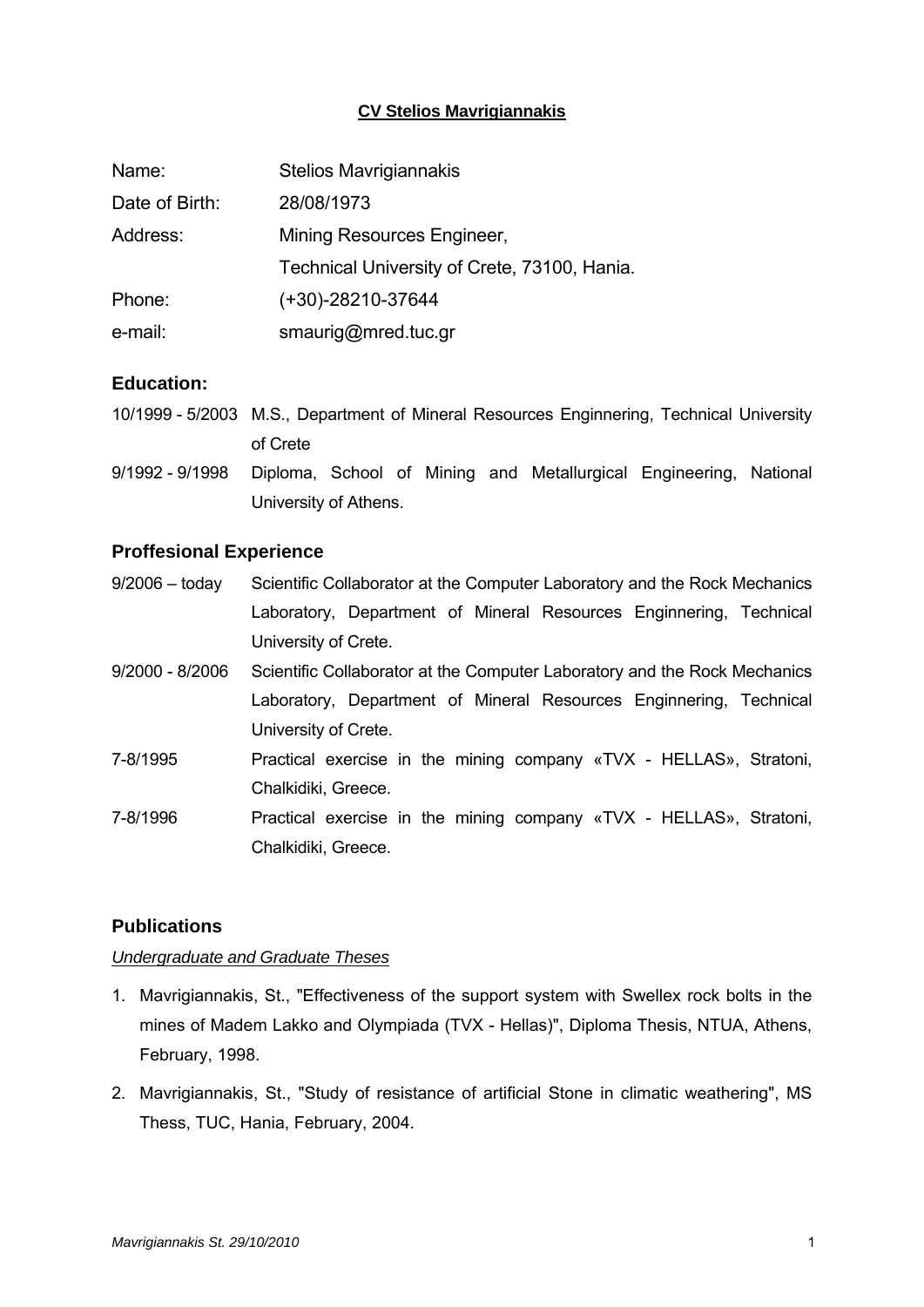#### *Scientific Publications*

- 1) Tsoutrelis, H., S. Maurigiannakis and V. Roumpos, Effectiveness of the Swellex rock reinforcement system in the Madem Lakkos and Olympias mines, 3rd National Congress of Mineral Wealth, Athens, 22-24 November, 2000 (in Greek).
- 2) Agioutantis, Z., S. Maurigiannakis and C. Stiakakis, Modeling the uniaxial compression test in rocks: Comparison of different approaches, Proceedings, 4th GRACM Congress On Computational Mechanics - GRACM 2002, Patras, Greece.
- 3) Maurigiannakis, S., Z. Agioutantis, P. Kokkiniotis and T. Kagiaras, "Suitability of artificial stone as building material: a sustainable development option for the construction industry", Proceedings, International Conference on Sustainable Development Indicators in the Mineral Industry, 21-23 May 2003, Milos Greece.
- 4) Kourkoulis, S.K., Z. Agioutantis, S. Maurigiannakis and E. Papatheodorou, "Experimental and Numerical Analysis of Notched Marble Beams Under Bending: An Elastic Transversely Isotropic Model", International Conference on Computational & Experimental Engineering & Sciences 24-29 July 2003, Corfu, Greece.
- 5) Kourkoulis, S., Z. Agioutantis, S. Maurigiannakis and E. Papatheodorou, "Modeling three point bending of rock-type materials using an elastoplastic model with contact elements", 5th EUROMECH Solid Mechanics Conference, 17-22 August, 2003, Thessaloniki, Greece, (abstract and presentation, published 2005 in IJ of Mechanical Behavior of Materials).
- 6) Agioutantis, Z., S. Kourkoulis, S. Maurigiannakis and E. Papatheodorou, "Notched marble specimens under bending: Experimental study and numerical analysis using an elastoplastic model with contact elements", 5th EUROMECH Solid Mechanics Conference, 17-22 August 2003, Thessaloniki, Greece, (abstract and presentation, published 2005 in IJ of Mechanical Behavior of Materials).
- 7) Agioutantis, Z., S. Maurigiannakis, P. Maravelaki-Kalaitzaki, "Modeling the behavior of strengthening compounds on porous geomaterials", Proceedings, 7th National Congress on Mechanics, Hania, June 24-26, 2004, pp. 138-143.
- 8) Maravelaki-Kalaitzaki, P., Z. Agioutantis, S. Maurigiannakis and N. Kallithrakas-Kontos, Evaluation of the Effectiveness of Silicon-Based Strengthening Agents on Porous Limestones, Proceedings, 10th International Congress on Deterioration and Conservation of Stone, 27 June - 2 July 2004, Stockholm, Sweden (accepted for publication).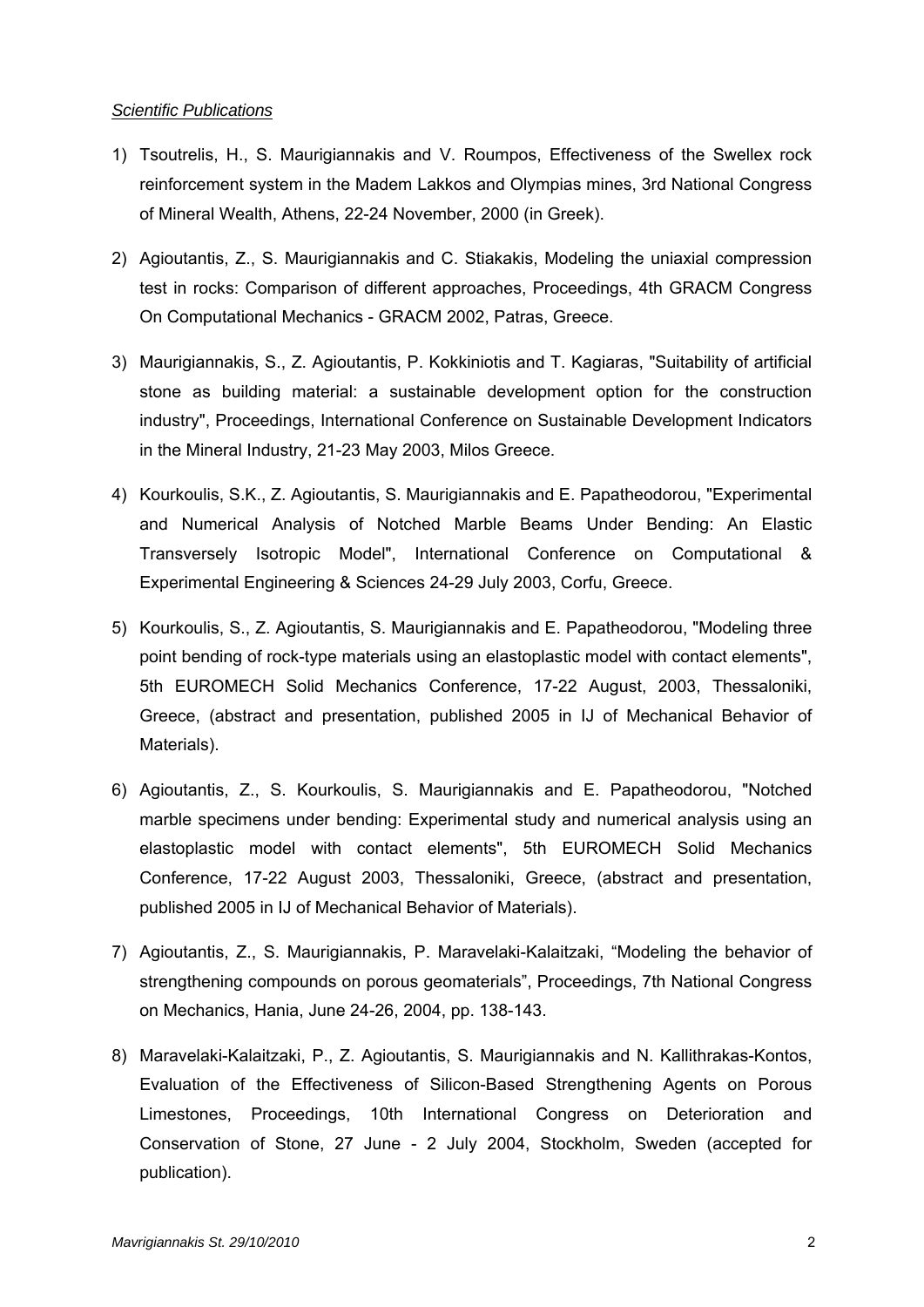- 9) Stavrakas, I., D. Triantis, Z. Agioutantis, S. Maurigiannakis, V. Saltas and S. Vallianatos, (2004), Pressure Stimulated Currents along with mechanical properties in rocks, International Congress, Advances in Mineral Resources Management and Environmental Geotechnology, Hania 2004, Greece, pp. 733-738.
- 10) Stavrakas I., D. Triantis, Z. Agioutantis, S. Maurigiannakis, V. Saltas, F. Vallianatos, and M. Clarke, Pressure stimulated currents in rocks and their correlation with mechanical properties, Natural Hazards and Earth Systems Sciences (NHESS), (2004) 4: 563–567.
- 11) Mitritsakis N., Il. Stavrakas, Maurigiannakis S., Anastasiadis C., Triantis D. and Agioutantis Z., (2006), Investigation and quantification of damage in geomaterials with the technique of Dielectric Spectroscopy, 9th European Conference on Non-Destructive Testing, September 25-29, 2006, Berlin, paper no 317.
- 12) Foscolos A.E. and S. Maurigiannakis, (2006), Supply and demand of hydrocarbons Trends and forecasts – Impications for power generation.
- 13) Maravelaki-Kalaitzaki, P., N. Kallithrakas-Kontos, D. Korakaki, Z. Agioutantis, and S. Maurigiannakis, Evaluation of silicon-based strengthening agents on porous limestones, Progress in Organic Coatings, 57 (2006) 140–148.
- 14) Markopoulos Th., Triantafyllou G. and Mavrigiannakis S., (2006), Composition of mortars of hydraulic lime that were produced by limestone raw material of Crete and control of their mechanic behavior 15° Congress of Concrete, October 25-27, Alexandroupoli, Volume C (page 492-499).
- 15) Kaklis K., S. Maurigiannakis, Z. Agioutantis, C. Istantso, (2007), Investigation of the indirect tensile strength of transversely isotropic Dionysos marble using the three point bending test, ICEM13, Alexadroupolis, Greece, July 1-6.
- 16) Kaklis K., Z. Agioutantis, G. Alevizos, and S. Maurigiannakis, (2007), Microhardness testing of marbles and correlation with mechanical properties, 8th HSTAM International Congress on Mechanics, Patras, 12-14 July.
- 17) Agioutantis, Z. P. Viopoulos, S. Maurigiannakis, Elastoplastic modeling of the chimney failure potential at the face of underground openings, 11th ACUUS Conference: Underground Space: Expanding the Frontiers, 10-13 September 2007, Athens, Greece.
- 18) Maravelaki-Kalaitzaki, P., N. Kallithrakas-Kontos, Z. Agioutantis, S. Maurigiannakis, D. Korakaki, A comparative study of porous limestones treated with silicon-based strengthening agents, Progress in Organic Coatings,.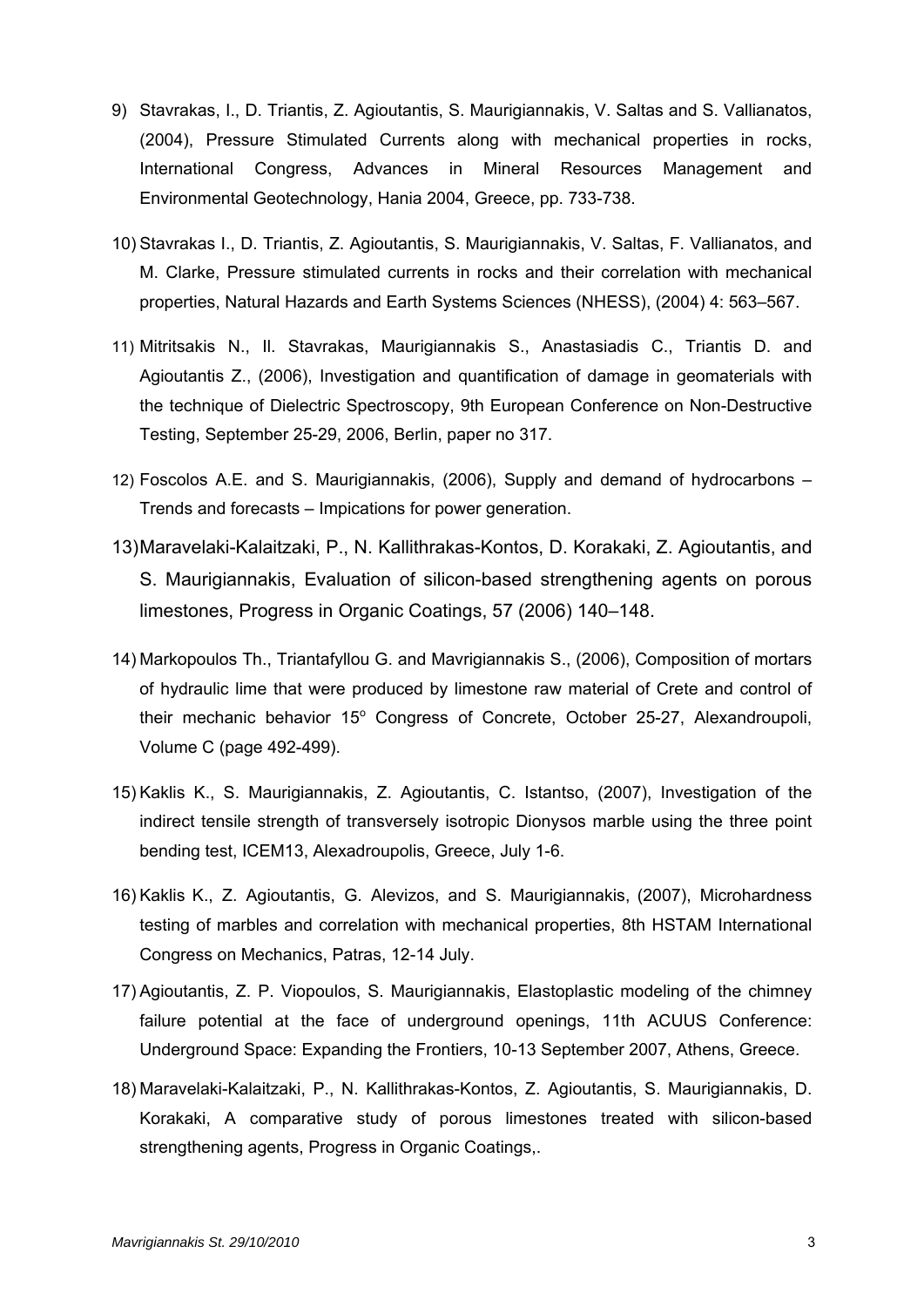- 19) Agioutantis Z., P. Viopoulos, H. Papantoni, S. Maurigiannakis, Numerical Modeling of Forepoling Applications in Tunnel Construction, Ecomining 2007, 24-26 October, Sovata Romania.
- 20) Deák, Gy., Şt. Deák, Z. Agioutantis, S. Mavrigiannakis, Assessment of Rock Salt Micro-Properties Using Pfc-2d Modeling, Ecomining 2009, 4-5 September 2009, Milos, Greece, pp.126-134.
- 21) Agioutantis, Z., N. Gouveris, Ch. Steiakakis, P. Viopoulos, S. Maurigiannakis, Thermomechanical simulation of monolithic concrete lining of an underground opening, 9th HSTAM International Congress on Mechanics, Limassol, Cyprus, July 12-14, 2010.
- 22) Paganis, L.K, Z. Agioutantis, S. Maurigiannakis, S. Steiakakis, Αn investigation of the mechanical behavior of fiber concrete and potential applications to the support of underground excavations, 6th Panhellenic Conference on Geotechnics and Geoenvironmental Engineering, Volos, 29 Sept-1 Oct, 2010 (*in Greek*).
- 23) Kaklis, K., S. Maurigiannakis, Z. Agioutantis and G. Bazdanis, An investigation of the mechanical characteristics of Nestos Marble, Volume in Honor of the late Professor K. Kavouridis (accepted paper, in Greek).

## **Attendance of congresses**

| 19-21 September 2001 | Attendance of international congress of "New Frontiers in                |
|----------------------|--------------------------------------------------------------------------|
|                      | Reclamation: Facts and Procedures in Extractive Industry",               |
|                      | Milos, Greece.                                                           |
| 27-29 June 2002      | Attendance of international congress of the "4th GRACM                   |
|                      | Congress On Computational Mechanics - GRACM 2002",                       |
|                      | Patra, Greece.                                                           |
| 17-22 August 2003    | Attendance of international congress of the "5th EUROMECH                |
|                      | Solid Mechanics Conference", Thessaloniki, Greece.                       |
| 21-23 May 2003       | Attendance of international congress of "Sustainable                     |
|                      | Development Indicators in the Mineral Industry", Milos,                  |
|                      | Greece.                                                                  |
| 7-9 June 2004        | Attendance of the 1 <sup>st</sup> international congress of "Advances in |
|                      | Mineral Management and Enviromental Geotechnology",                      |
|                      | Hania, Greece.                                                           |
| 25-27 September 2006 | Attendance of the $2^{nd}$ international congress of "Advances in        |
|                      | Mineral Management and Enviromental Geotechnology",                      |
|                      | Hania, Greece.                                                           |